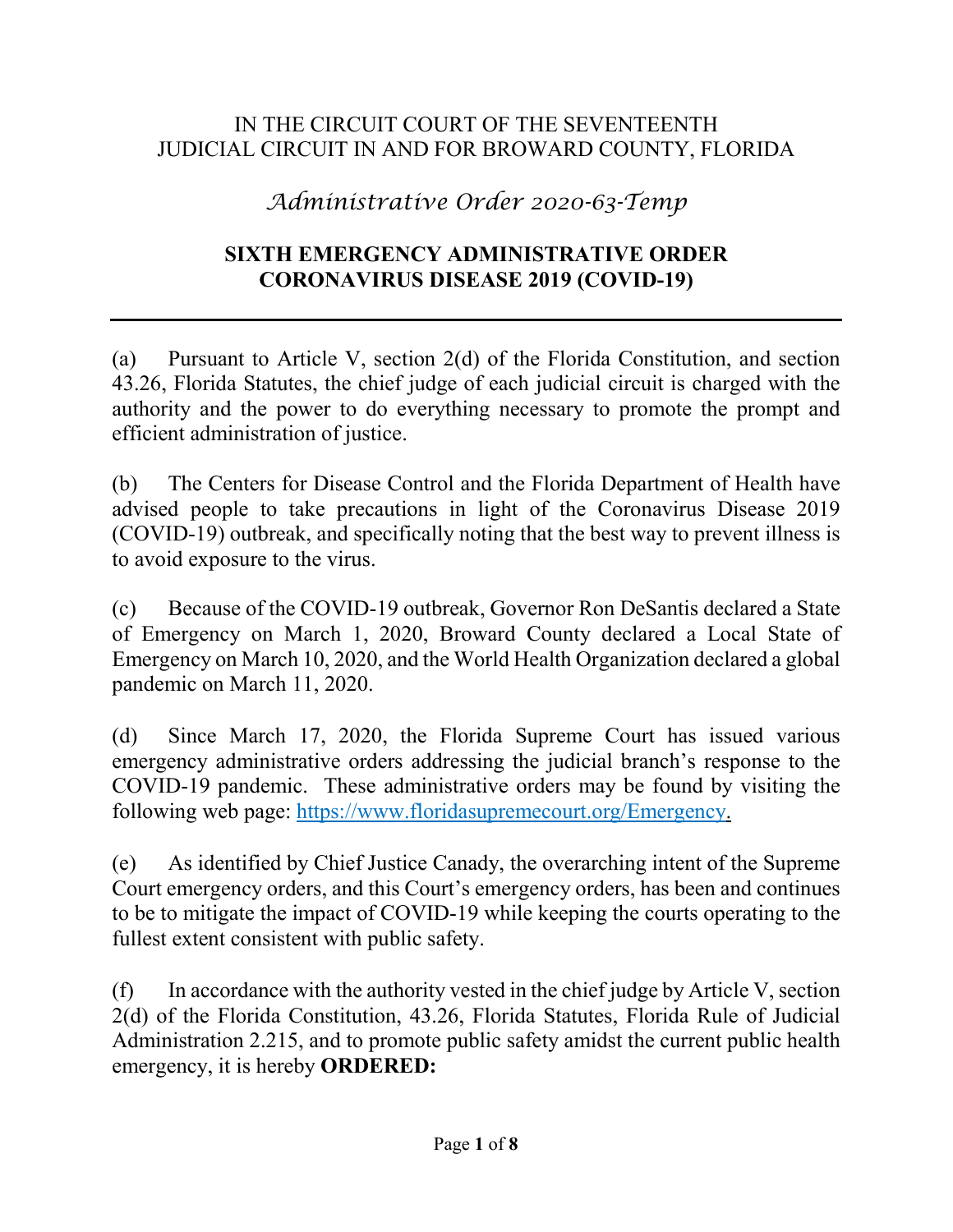# I. **Continuity of Operations**

(1) After consultation with and agreement of the Public Defender, State Attorney, Clerk of Court, and Broward County building operations, **except as otherwise provided herein,** the Seventeenth Judicial Circuit will continue operations via remote technological means until further order of the court. **Except as may be authorized by the Chief Judge, no face-to-face/in-person hearings will take place during this time.**

## (2) **Except as otherwise provided herein, no member of the public shall be provided access to any courthouse facility.**

(3) The Clerk of Courts may resume normal operations, including opening windows for transactions, while observing social distancing and wearing masks or other facial coverings. Any person seeking access to the courthouse for purposes of conducting business with the Clerk of Courts may be permitted access for such purpose. Access for persons conducting business with the Clerk of Courts at the Main Courthouse is limited to floors 1 through 4 of the West Tower.

(4) Any individual entering a courthouse facility must be wearing a mask or other facial covering. Masks and facial coverings must be worn in all common areas, including secure hallways and elevators, of any courthouse. All individuals entering any courthouse will be subject to a non-invasive temperature scan and may be required to answer certain health-related questions.

# **II. Guiding Principles**

(1) The presiding judge in all cases must consider the constitutional rights of all litigants, crime victims and criminal defendants, and the public's constitutional right to access to the courts.

(2) This Administrative Order is intended to maintain judicial workflow to the maximum extent feasible by permitting proceedings to be conducted using technological means (i.e. web-based videoconferencing tools).

(3) Judges and court personnel who can effectively conduct court and judicial branch business from a remote location shall continue to do so.

**III. Essential Hearings and Proceedings.** The following proceedings are hereby designated essential proceedings and shall continue: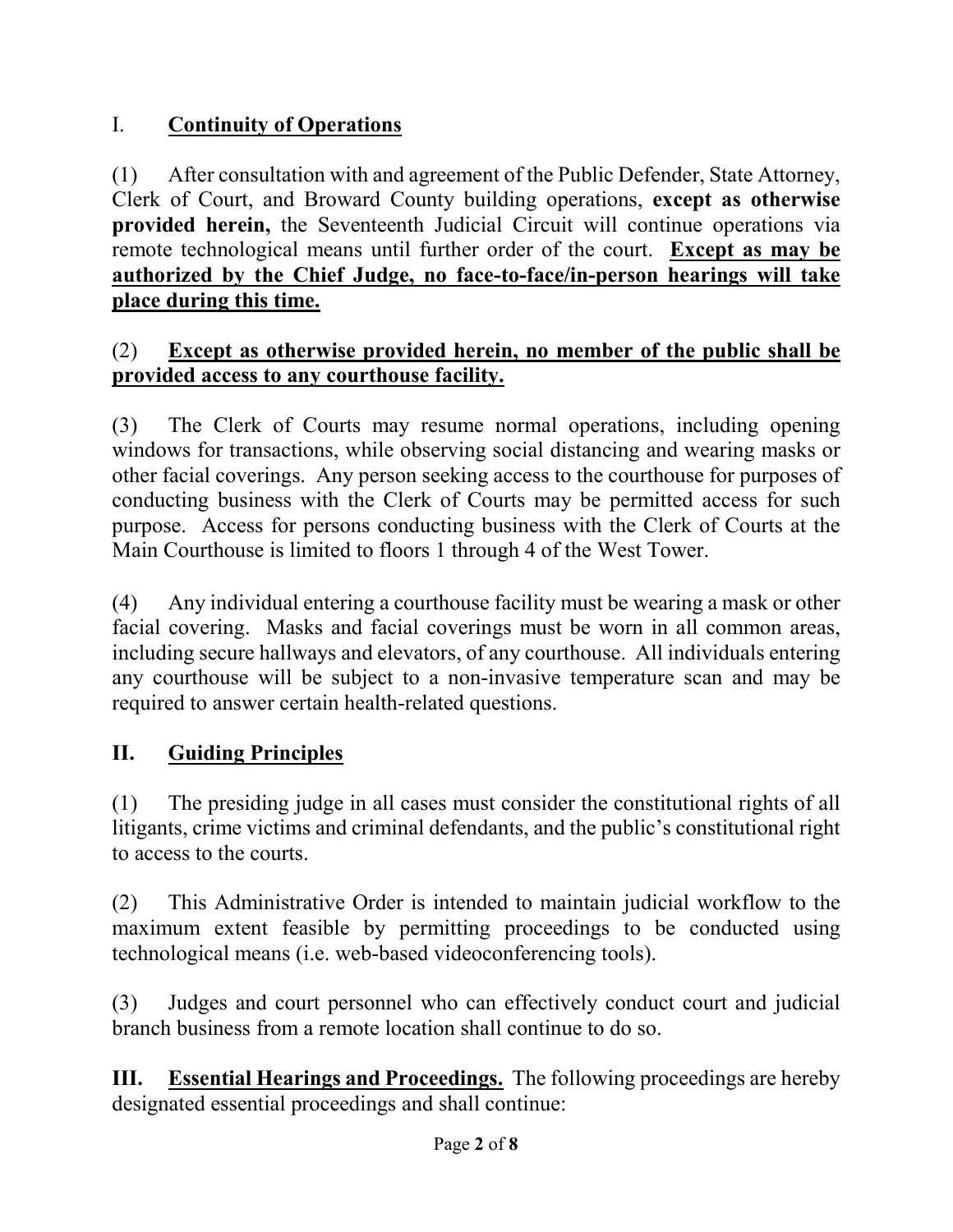- (1) First appearance hearings
- (2) Criminal arraignments, when necessary
- (3) Hearings on motions to set or modify monetary bail for individuals who are in custody
- (4) Juvenile detention hearings
- (5) Juvenile dependency shelter hearings
- (6) Petitions for judicial waiver of notice pursuant to section 394.01114, Florida Statutes
- (7) Hearings on petitions for the appointment of emergency temporary guardian
- (8) Risk protection orders and hearings
- (9) Injunctions for protection against domestic violence, stalking, repeat violence, dating violence, and sexual violence, and hearings
- (10) Injunctions for protection against exploitation of a vulnerable adult
- (11) Baker Act and Marchman Act proceedings

(12) Extraordinary writs, related to the state of emergency or public health emergency or otherwise necessary to protect constitutional rights

(13) Issuance of warrants or authorization for wiretaps

(14) Proceedings related to the state of emergency or public health emergency, including but not limited to violation of quarantine or isolation orders, violation of orders to limit travel, violation of orders to close public or private buildings, enforcement of curfew orders, habeas corpus petitions, and mandatory vaccinations. (15) Any other emergency or time sensitive matter as determined by the chief judge

## **IV. Essential Proceedings**

## **(1) First Appearance and Other Related Criminal Matters**

- (a) A first appearance docket and other essential criminal matters shall be held Monday through Friday, on court holidays and on weekends as determined by the Chief Judge or designee. The first appearance docket will include juvenile detention hearings on weekends and court holidays.
- (b)*Location***.** All hearings will be held using web-based videoconferencing. In the event a family member of a defendant, witness, or victim and victim's family member(s) wish to attend any criminal hearing, such person(s) shall be permitted access to *Courtroom WW4155* of the Broward County Courthouse-West Tower, 201 S.E. 6th Street, Fort Lauderdale, Florida 33301 for such limited purpose.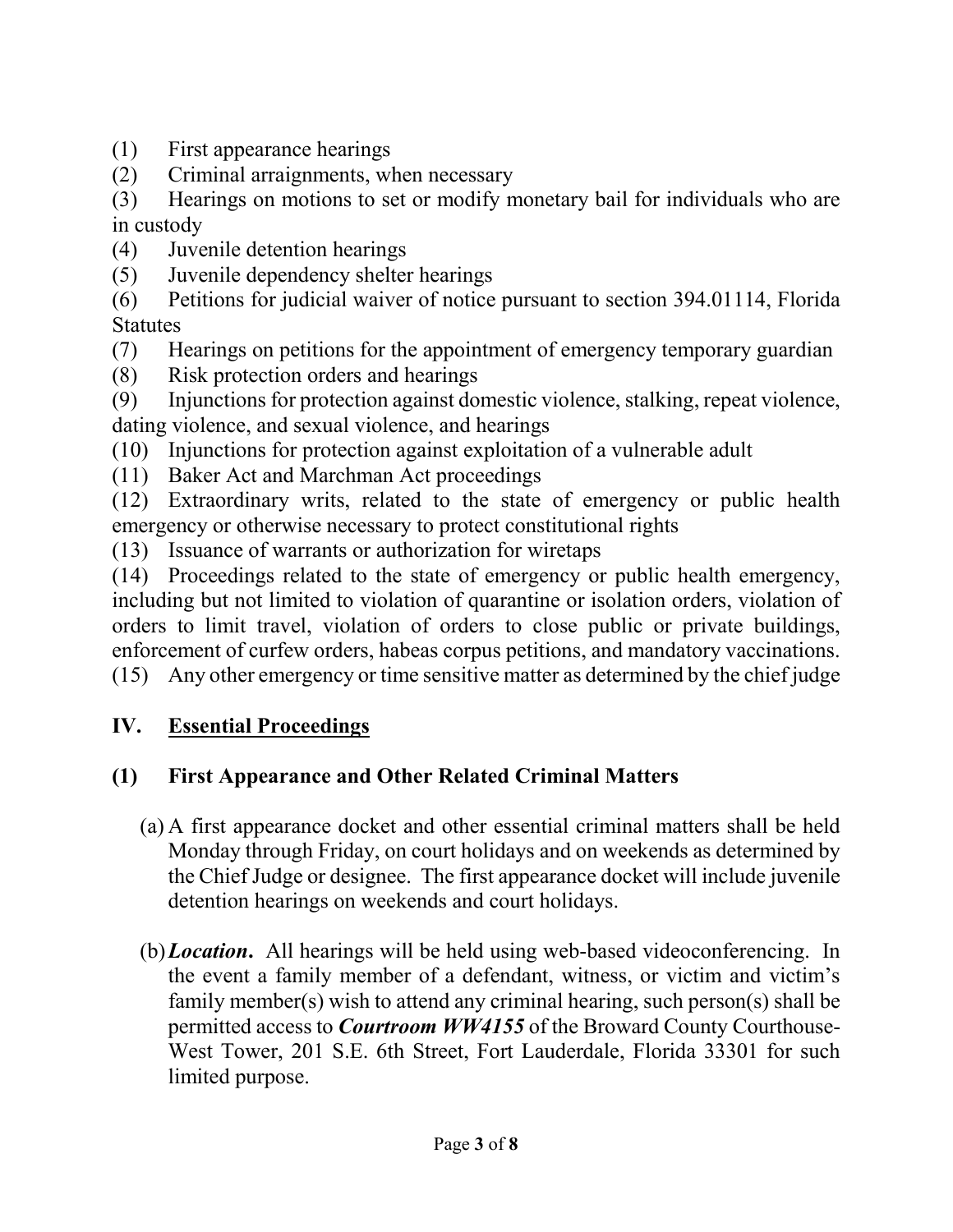- (c) Until further order of the court, the Public Defender shall be appointed for all first appearance hearings without the necessity of an affidavit of indigence. The representation shall continue for all indigent defendants who have not retained private counsel until the COVID-19 restrictions are lifted by future administrative order, which point an affidavit of indigence shall be submitted. This provision shall apply *nunc pro tunc* to March 14, 2020 and continue until further order of the court.
- (d)**Emergencies.** Any emergency filing shall be directed to the assigned division judge, if he or she is available. If the division judge is unavailable, the matter shall be brought to the attention of the Administrative Judge of the Circuit Criminal Division or Chairperson of the County Criminal Division, as appropriate, and if either are unavailable, to the Chief Judge.
- (e) **Warrants**. All warrants and applications for wiretaps shall be submitted to the Criminal Duty Judge for review.
- (f) The Chief Judge, in consultation with the State Attorney, Public Defender or private counsel representing a defendant currently in the custody of the Broward Sheriff's office, may discharge a defendant, terminate his or her sentence or defer completion of their sentence in order to prevent the spread of COVID-19.
- (g)**Public Health Violations.** Any person who violates any rule adopted under section 381.00315, Florida Statutes, any isolation or quarantine, or any requirement adopted by the Department of Health in accordance with a declared public emergency, commits a misdemeanor of the second degree. Due to the danger to the public health for such violation, the bond amount shall be set at "no bond." *See Varholy v. Sweat*, 15 So. 267 (Fla. 1943) ("To grant release on bail to persons isolated and detained on a quarantine order because they have a contagious disease which makes them dangerous to others, or to the public in general, would render quarantine laws and regulations nugatory and of no avail."). This provision does not preclude the judge presiding at first appearance hearings from modifying the "no bond" status, if appropriate. Administrative Order 2019-98-Crim (Establishing a Bond Schedule) remains in place. However, this provision shall control to the extent it may be on conflict with any provision of Administrative Order 2019- 98-Crim.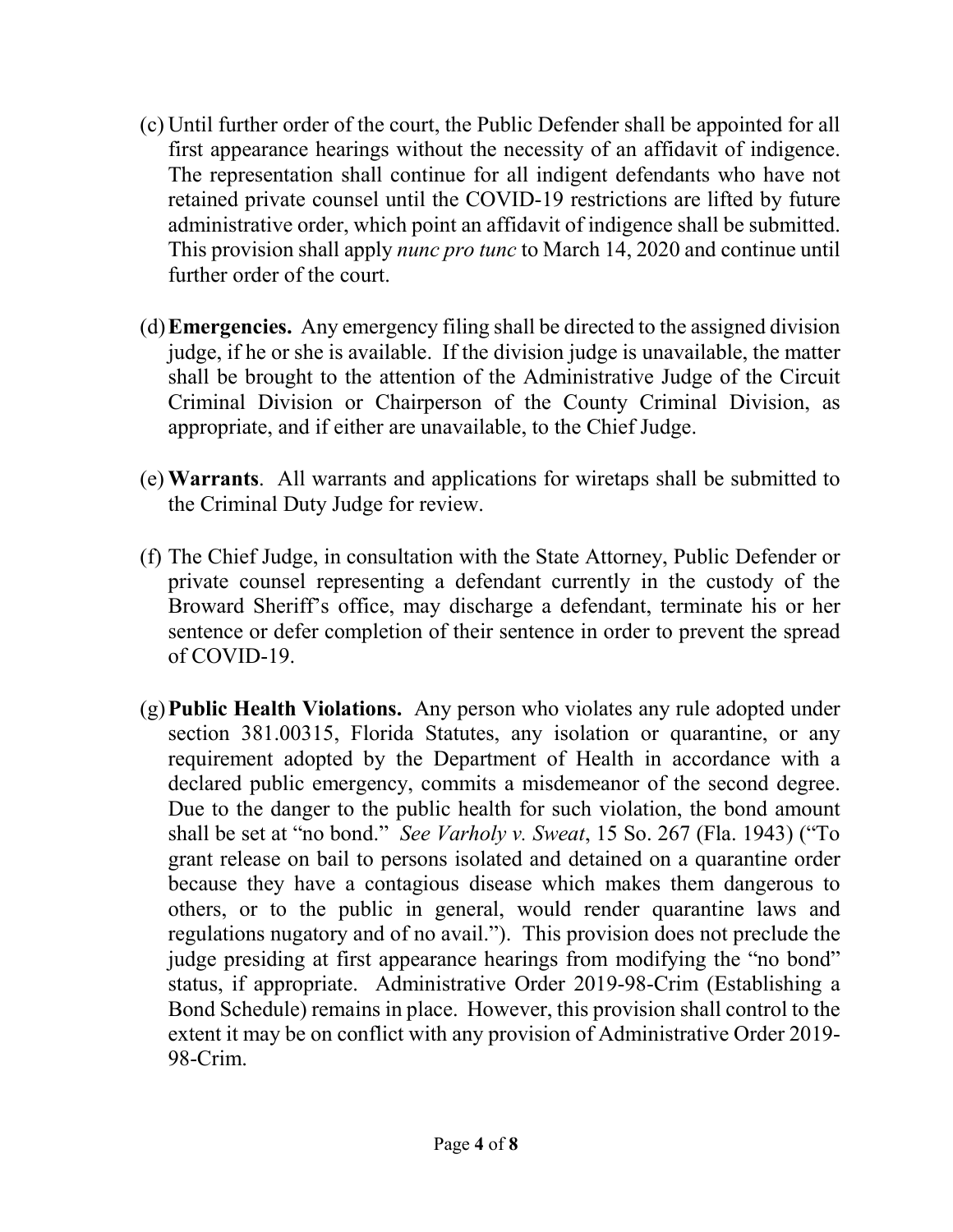#### **(2)Shelter Hearings/Dockets**

- (a) A shelter docket shall be held Monday through Sunday (including court holidays). The Chief Judge, Administrative Judge of the Unified Family Court, or Chairperson of the Dependency Division will assign judges to preside over the shelter docket.
- (b)All hearings will be held using web-based videoconferencing tools. Parents of sheltered children shall be permitted access to the courthouse (*Courtroom WW4150)* for the limited purpose of attending a shelter docket.
- (c) **Emergencies**. All emergency motions relating to dependency actions, including but not limited to emergency motions for change of placement, emergency medical procedures, travel, pick up orders, and injunctions under Chapter 39, Florida Statutes, shall be heard on the shelter docket, as determined by the Administrative Judge of the Unified Family Division and/or Chairperson of the Dependency Division.
- (d)**Judicial Waiver**. Minors seeking to file a judicial waiver of parental notice of termination of pregnancy pursuant to section 394.01114, Florida Statutes, shall be permitted access to the courthouse. All judicial waiver petitions shall be heard on the next shelter docket following the filing of the petition. The minor and her attorney shall attend the hearing.

#### (3)**Juvenile Detention Hearings**

- (a) A juvenile detention docket will be held Monday through Friday. The Chief Judge or Administrative Judge of the Unified Family Court or Chairperson of the Juvenile Delinquency Division will assign judges to preside over such dockets.
- (b)*Emergencies***.** All emergency motions relating to delinquency actions shall be heard on the detention docket, as determined by the Administrative Judge of the Unified Family Court and/or Chairperson of the Juvenile Delinquency Division.
- (c) All hearings will be held using web-based videoconferencing. In the event a family member of a defendant, witness, or victim and victim's family member(s) wish to attend any hearing, such person(s) shall be permitted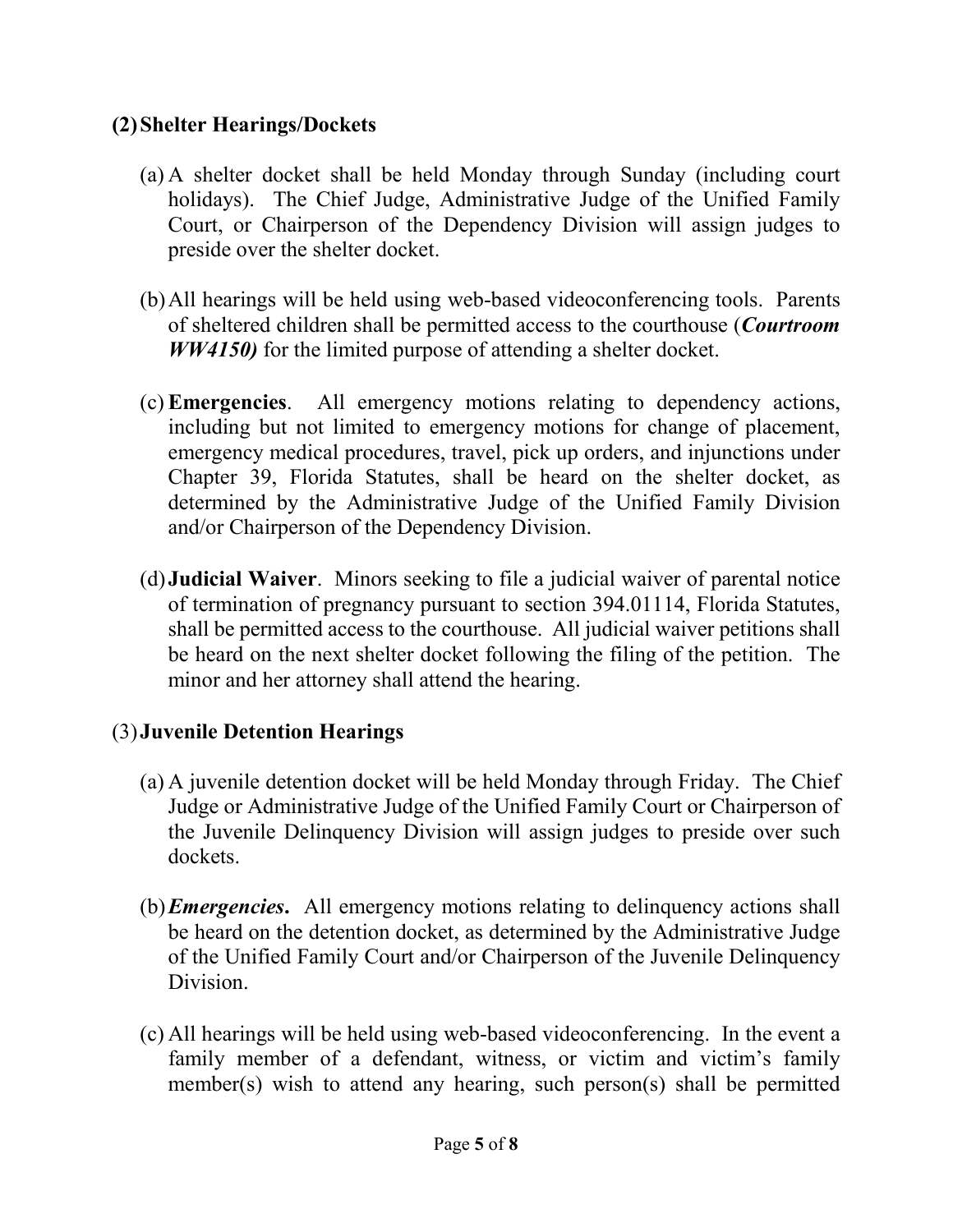access to *Courtroom WW4150* of the Broward County Courthouse-West Tower, 201 S.E. 6th Street, Fort Lauderdale, Florida 33301 for such limited purpose.

### **(4)Risk Protection Orders**

- (a) All petitions seeking a risk protection order shall be filed in compliance with section 790.401, Florida Statutes, and Seventeenth Judicial Circuit Administrative Order 2019-12-Civ.
- (b)All hearings regarding risk protection orders shall be held using web-based videoconferencing or other technological means.
- (c) Any risk protection order, temporary or final, where a final hearing or hearing on a motion to extend a previously issued risk protection order cannot be effectively held using web-based videoconferencing or other technological means, shall remain in effect until further order of the court.
- (d)Nothing in this Administrative Order precludes parties from negotiating a stipulation as to the merits of any risk protection order, provided however, any stipulation be submitted to and approved by the assigned division judge.

#### **(5) Domestic Violence and Related Injunctions**

- (a) All hearings regarding an injunction against domestic violence, stalking, or dating, repeat or sexual violence, shall be held using web-based videoconferencing or other technological means.
- (b)Any injunction, temporary or permanent, where a final hearing or other hearing affecting the term of the injunction cannot be effectively held using web-based videoconferencing or other technological means, shall remain in effect until further order of the court.
- (c) *After-Hours***.** The procedures for petitions for an injunction against domestic violence, stalking, or dating, repeat or sexual violence filed after normal court business hours (8:30 a.m. to 5:00 p.m.) set forth in Administrative Order 2019- 81-UFC shall remain in place until further order of the court.
- (d)Nothing in this Administrative Order precludes parties from negotiating a stipulation as to the merits of any petition or existing injunction, provided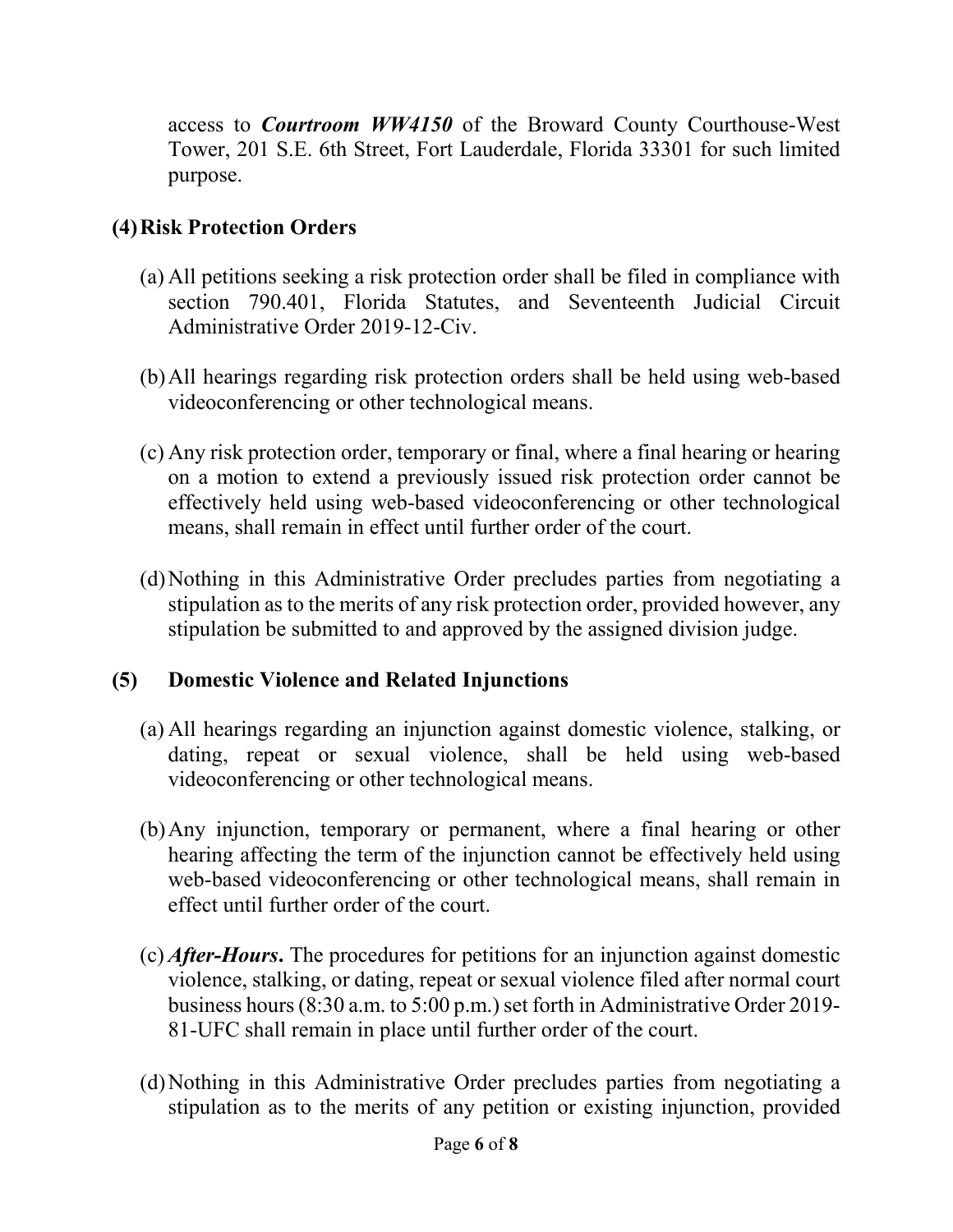however, any stipulation is submitted to and approved by the assigned division judge.

### **(6) Circuit Civil Emergencies.**

(a) Upon the receipt of any emergency motion or petition filed in a circuit civil case, including family and probate cases, the Clerk of Court shall contact the assigned division judge. In the event the assigned division judge is unavailable, the Clerk shall notify the appropriate administrative judge and/or chairperson of the division. If the administrative judge and chairperson are unavailable, the Clerk shall contact the Civil Duty Judge who shall handle the matter. If the Civil Duty Judge is unavailable, the Chief Judge shall handle the matter. Any hearings relating to emergency matters shall be conducted using web-based videoconferencing or other technological means.

## **V. Handling of Proceedings Not Designated Essential**

- (1)All proceedings not designated essential, including (1) non-jury trials, (2) evidentiary and non-evidentiary hearings in all cases types, (3) status, case management, and pretrial conferences in all case types, (4) alternative dispute resolution proceedings, and (5) any proceeding designated by the Florida Supreme Court as being amenable to being conducted remotely, shall continue via web-based videoconferencing or other technological means in an effort to avoid substantial backlog of pending and newly-filed actions.
- (2)All proceedings not designated essential may only be cancelled with the permission of the presiding division judge.
- (3)Nothing herein precludes the parties from stipulating that matters be determined based solely on written submissions. Any such stipulation, however, shall be evidenced by an agreement signed by all parties and filed with the Clerk.
- (4)**Non-Statewide Grand Jury Proceedings, Jury Proceedings and Jury Trials.** All non-statewide grand jury proceedings, jury selection proceedings, and criminal and civil jury trials shall remain suspended until further order of the court.